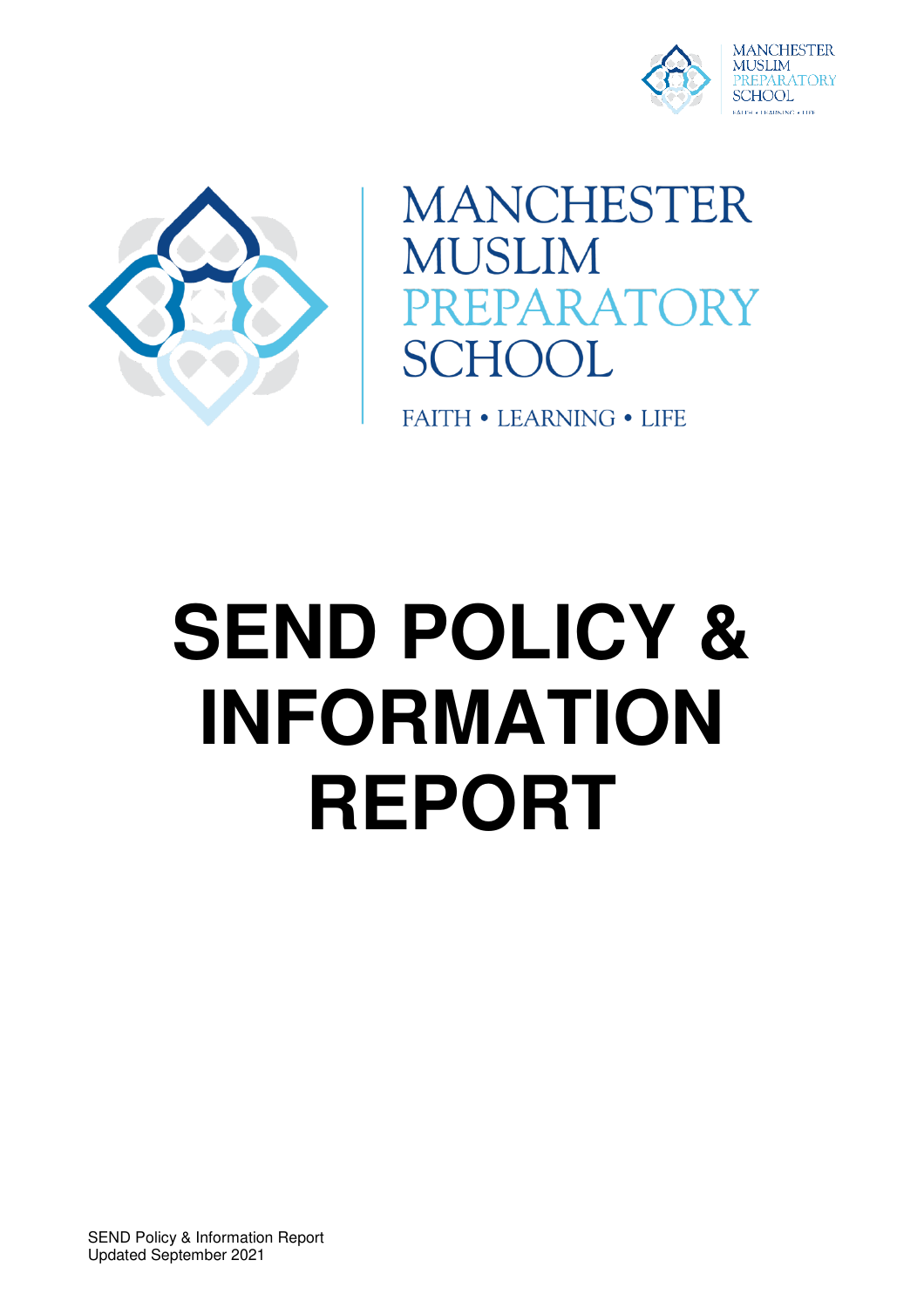

## **Document Control**

| This policy has been approved for operation<br>within | Manchester Muslim Preparatory School |
|-------------------------------------------------------|--------------------------------------|
| Date of last review                                   | September 2021                       |
| Date of next review                                   | September 2022                       |
| <b>Review period</b>                                  | Yearly                               |
| <b>Policy Status</b>                                  | Statutory                            |
| Owner                                                 | <b>MMPS</b>                          |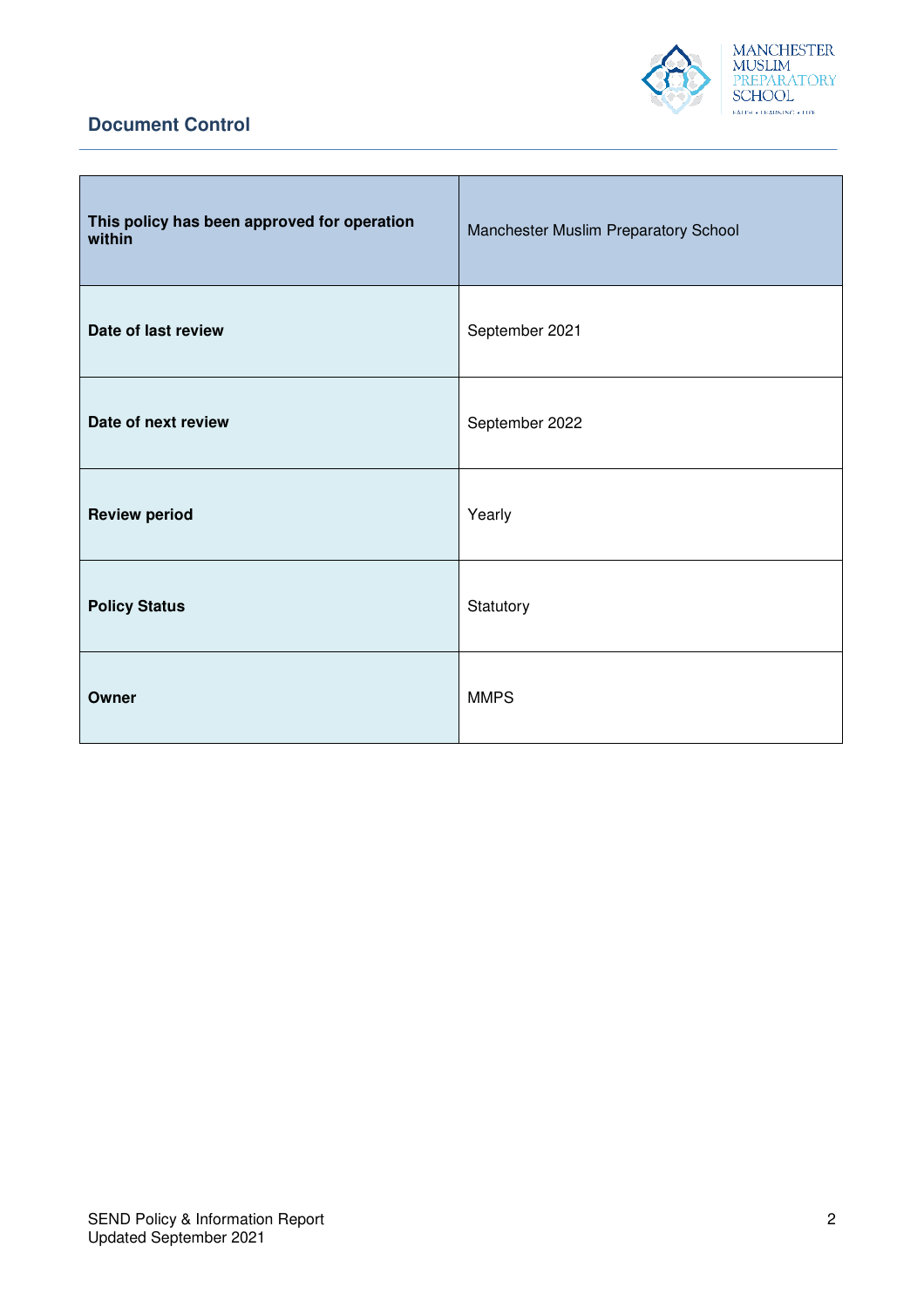

# **1. Introduction**

At Manchester Muslim Preparatory School, we believe excellent teaching gives children the life chances they deserve. We work hard to provide a caring, stimulating and inclusive environment and we recognize that all children have an equal right to a full and rounded education which will enable them to achieve their full potential. We use our best endeavours to secure special educational provision for pupils for whom this is required to better respond to the four areas of need identified in the new Code of Practice (2015).

## **1.1 What are special educational needs?**

A pupil has SEN if they have a learning difficulty or disability which calls for special educational provision to be made for them.

They have a learning difficulty or disability if they have:

- A significantly greater difficulty in learning than the majority of others of the same age
- A disability which prevents or hinders them from making use of facilities of a kind generally provided for others of the same age

Special educational provision means educational or training provision that is additional to and different from that provided within the differentiated curriculum.

#### **1.2 The categories of SEN are as follows:**

- Communication and interaction
- Cognition and learning
- Social, emotional and mental health
- Sensory and/ or physical needs

## **2. Aims**

#### **2.1 Aims and Principles at MMPS:**

- We recognise that all children are special and have unique talents, interests and strengths. We know children learn in different ways and styles and aim to teach our children in a way which is most effective.
- We aim to raise the aspirations and expectations for all children with SEN and disabilities.
- We recognize our responsibility to nurture our children and their individual needs; we strive to meet their intellectual, physical, moral, social and emotional needs.
- We aim to provide access to the full and differentiated curriculum for all our children.
- We aim to ensure parents and pupils have a voice in the learning process.

#### **2.2 Aims of this policy:**

- To create an environment that meets the special educational needs of each child in order that they can achieve their learning potential and engage in activities alongside pupils who do not have SEN.
- To request, monitor and respond to parents/carers and pupil's views in order to evidence high levels of confidence and partnership.
- To make clear the expectations to all involved in meeting the needs of the child.

SEND Policy & Information Report Updated September 2021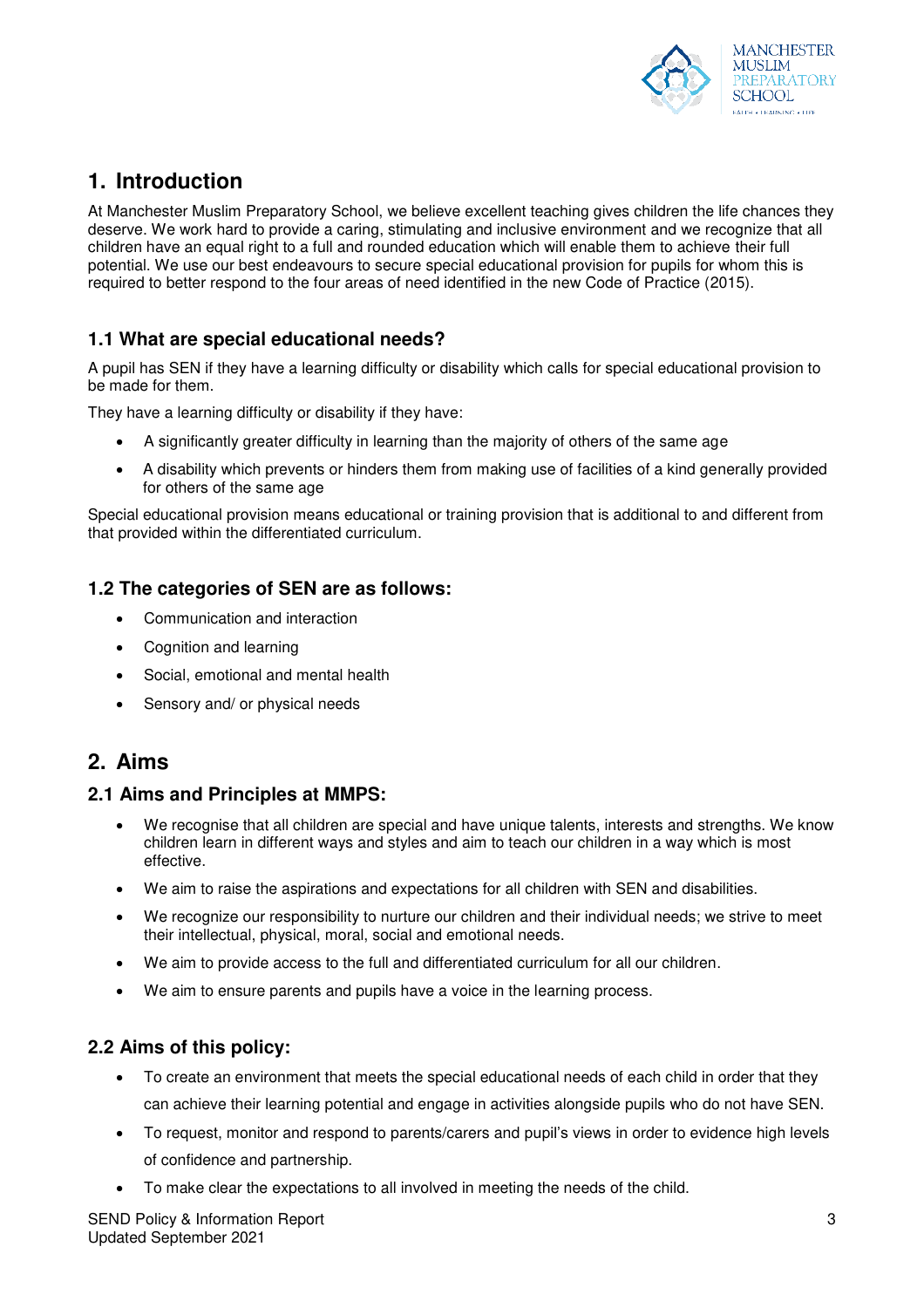

- To ensure support for pupils with medical conditions and full inclusion in all school activities by ensuring consultation with health and social care professionals.
- To identify the roles and responsibilities of all staff in providing for children's special educational needs.
- To make reasonable adjustments to enable all children to have full access to all elements of the school curriculum.

## **3. Legislation and guidance**

This policy and information report is based on the statutory [Special Educational Needs and Disability \(SEND\)](https://www.gov.uk/government/uploads/system/uploads/attachment_data/file/398815/SEND_Code_of_Practice_January_2015.pdf)  [Code of Practice](https://www.gov.uk/government/uploads/system/uploads/attachment_data/file/398815/SEND_Code_of_Practice_January_2015.pdf) and the following legislation:

- [Part 3 of the Children and Families Act 2014](http://www.legislation.gov.uk/ukpga/2014/6/part/3), which sets out schools' responsibilities for pupils with SEN and disabilities
- [The Special Educational Needs and Disability Regulations 2014,](http://www.legislation.gov.uk/uksi/2014/1530/contents/made) which set out schools' responsibilities for education, health and care (EHC) plans, SEN co-ordinators (SENCOs) and the SEN information report

# **4. Roles and Responsibilities**

## **4.1 The SENCO**

The SENCO will:

- Work with the headteacher to determine the strategic development of the SEN policy and provision in the school
- Have day-to-day responsibility for the operation of this SEN policy and the co-ordination of specific provision made to support individual pupils with SEN, including those who have EHC plans
- Provide professional guidance to colleagues and work with staff, parents, and other agencies to ensure that pupils with SEN receive appropriate support and high quality teaching
- Advise on the graduated approach to providing SEN support
- Advise on the deployment of the school's delegated budget and other resources to meet pupils' needs effectively
- Be the point of contact for external agencies and support services
- Liaise with potential next providers of education to ensure pupils and their parents are informed about options and a smooth transition is planned
- Work with the headteacher and trustees to ensure that the school meets its responsibilities under the Equality Act 2010 with regard to reasonable adjustments and access arrangements
- Ensure the school keeps the records of all pupils with SEN up to date

## **4.2 The Headteacher**

The headteacher will:

- Work with the SENCO and determine the strategic development of the SEN policy and provision in the school
- Have overall responsibility for the provision and progress of learners with SEN and/or a disability

## **4.3 Class Teachers**

SEND Policy & Information Report Updated September 2021 Each class teacher is responsible for: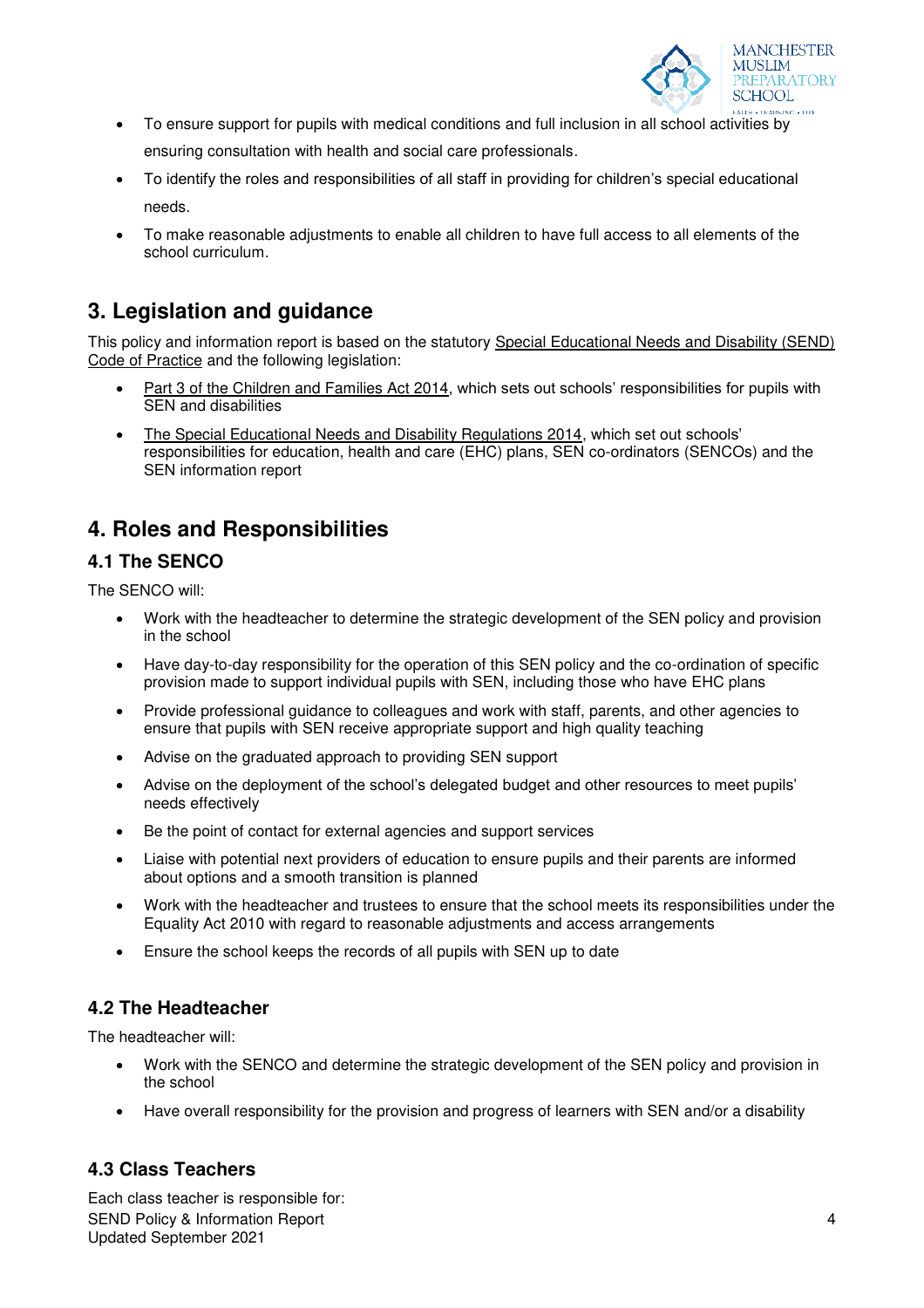

- The progress and development of every pupil in their class
- Working closely with any teaching assistants or specialist staff to plan and assess the impact of support and interventions and how they can be linked to classroom teaching
- Working with the SENCO to review each pupil's progress and development and decide on any changes to provision
- Ensuring they follow this SEN policy

# **5. SEN Information Report**

#### **5.1 The kinds of SEN that are provided for:**

Our school currently provides additional and/or different provision for a range of needs, including:

- Communication and interaction, for example, autistic spectrum disorder, speech and language difficulties
- Cognition and learning, for example, dyslexia, dyspraxia,
- Social, emotional and mental health difficulties, for example, attention deficit hyperactivity disorder (ADHD),
- Sensory and/or physical needs, for example, visual impairments, hearing impairments, processing difficulties
- Moderate/severe/profound/multiple learning difficulties

#### **5.2 Identification, Assessment and Provision**

Provision for children with special educational needs is a matter for the whole school. The trustees, the Head teacher, the SENCO and all other members of staff, particularly class teachers, teaching assistants and language teachers. All teachers are teachers of children with special educational needs.

#### **5.3 Identifying pupils with SEN and assessing their needs**

We will assess each pupil's current skills and levels of attainment on entry, which will build on previous settings and Key Stages, where appropriate. Class teachers may raise an initial concern:

- Through observations and monitored provision in the classroom
- Through parental concerns
- Through tracking progress on the school's assessment tracking system.

Class teachers may identify a pupil as having SEN if the he/she:

- Makes little or no progress, even when teaching approaches are targeted particularly in a pupil's identified area of weakness
- Shows signs of difficulty in developing literacy or numeracy skills which result in poor attainment
- Presents persistent emotional, social or behavioural difficulties which are not improved by the behavior management techniques usually employed in the school
- Has sensory or physical problems, and continues to make little or no progress, despite the provision of specialist equipment
- Has communication and/or interaction difficulties and continues to make little or no progress.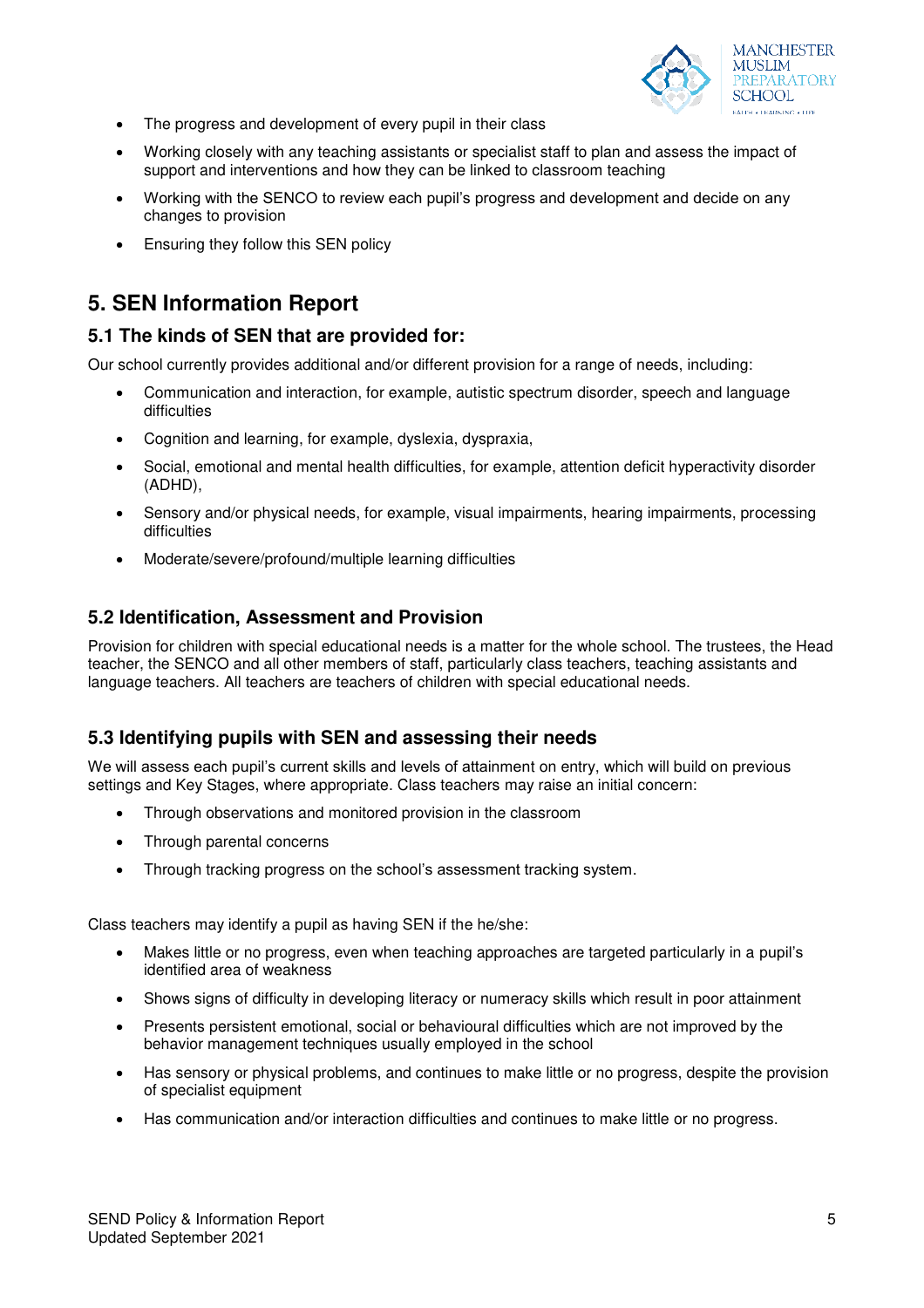

Once the class teacher has identified a pupil as having SEN they complete an 'Initial Concern Form' attaching at least 3 pieces of evidence supporting their claim. These could take the form of assessments, examples of classwork, informal observations, conversations.

The initial concern may come from the parents, carers, other members of staff or outside agencies.

Once the form is completed, a meeting is arranged between the class teacher, TA and SENCO to discuss the concerns and in agreement, the pupil's name is added to the SEN register.

## **5.4 A Graduated Approach to SEN Support**

When a pupil has been added to the SEN register, the school follows the graduated approach as set out in the SEND Code of practice (2015). The process is as follows:

#### **Wave 1 – Quality First Teaching for All**

Wave 1 is the effective inclusion of all pupils in high-quality every day personalised teaching. Class teachers plan stimulating, challenging and creative lessons, differentiated to ensure all pupils have access to the learning opportunities and make progress. Additional adults are used to support individual children or small groups in accessing the QFT. Differentiated and specialised learning materials are included in lessons to allow children with additional needs to access the curriculum. The learning environment, within the classroom is planned to ensure that it helps not only those pupils with additional needs but all children.

#### **Wave 2 – Additional interventions to allow pupils to catch up and work at age appropriate expectations or above**

If a pupil has needs which are related to more specific areas of their education, such as spelling, handwriting, numeracy or literacy skills, then they may be considered for Wave 2 intervention. Teachers and TA's deliver planned intervention programmes to groups of children to 'put them back on course'. These interventions are planned and reviewed by the class teacher half-termly to ascertain the effectiveness of the provision and to inform future planning.

Pupils on Wave 2 intervention may also be supported by the SENCO on a 1-1 basis where flexible teaching approaches are used outside the classroom. These pupils have an individual support plan with specific targets that are reviewed termly by the class teacher and SENCO. Parents of these children are informed about the additional support offered to their child.

#### **Wave 3 – Additional highly personalised interventions**

If a pupil continues to have difficulty after Wave 2 intervention, the SENCO may meet with the parents to discuss concerns and a referral may be made via the pupil's GP, to an outside agency such as an educational psychologist, speech and language therapist or CAMHS. Once an assessment is undertaken a programme of support is sent to the school from the involved agency. An Individual Education Plan and Individual Timetable with 1-1 support, is drawn up by the class teacher and SENCO. This is reviewed termly and shared with the parents.

Wave 3 interventions are a deeper intervention, offering more personalised solutions for children that are working significantly below the age-related expectations. They are mainly on a 1-1 basis delivered by the SENCO or a TA.

If a pupil's needs are complex or severe, and additional support is required, then the SENCO may suggest an application for an EHC Assessment with the LEA. EHC Plans usually involve the local authority providing extra resources to help the pupil. This could include money, staff time or special equipment. If a pupil is offered an EHC Plan, it is reviewed annually and would include the parent, teacher, SENCO, TA and pupil.

#### **5.4 Assessing and reviewing pupils' progress**

Teachers follow the graduated approach and the four-part cycle of:

ASSESS – PLAN - DO - REVIEW.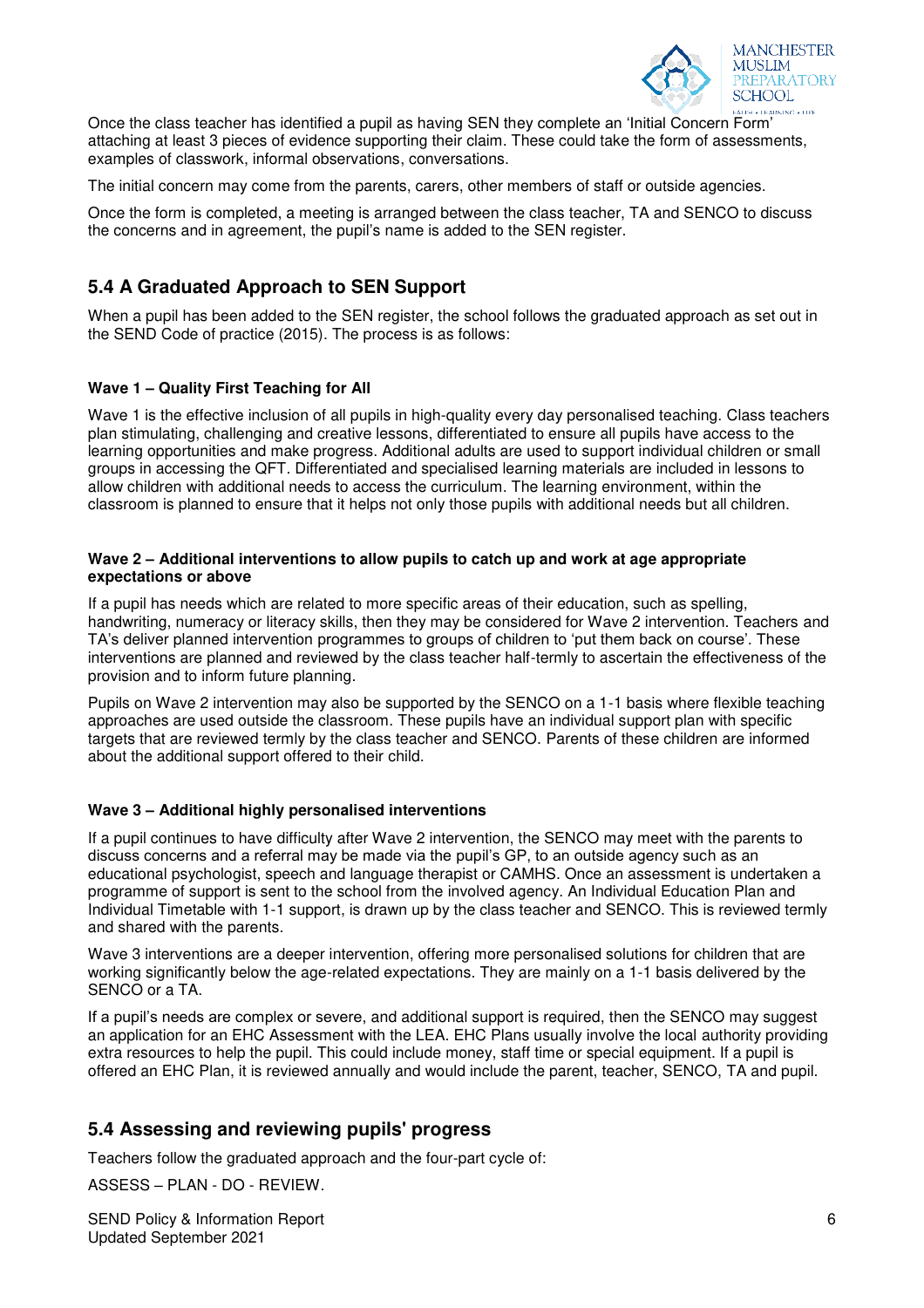

- 1. Assess identify concern
- 2. Plan Set targets
- 3. Do teach, deliver interventions
- 4. Review assess outcomes

Teachers review pupil's progress half termly, and the 'assess - plan – do – review' cycle must be carried out 3 times before a pupil is moved up the graduated approach model.

All teachers and support staff who work with the pupil will be made aware of their needs, the outcomes sought, the support provided, and any teaching strategies or approaches that are required.

The class teacher and SENCO will review the effectiveness of the support and interventions and their impact on the pupil's progress on a termly basis. This will draw on:

- The teacher's assessment and experience of the pupil
- Their previous progress and attainment and behaviour
- Other teachers' assessments, where relevant
- The individual's development in comparison to their peers and national expectations
- The views and experience of parents
- The pupil's own views
- Advice from external support services, if relevant

#### **5.5 Provision**

A whole school provision map shows all types of provision offered to the children that are on the SEN register. This includes children at Wave 1, 2 and 3 and is reviewed termly by the SENCO. This is shared with all the teaching staff.

Some pupils have Individual Support Plans and IEP's that are drawn up by the class teacher and SENCO. These are shared with parents and are reviewed termly.

#### **5.6 Consulting and involving pupils and parents**

When a pupil is at Wave 2 and receiving SEN support, the SENCO will formally notify the parents, informing them about the type of support being offered to their child, the frequency and by whom. Similarly, if a pupil at Wave 2 has made sufficient progress and the support is no longer required, then parents are once again formally notified by the SENCO that the support has stopped. These pupils however are kept on the SEN register and monitored by the SENCO till the end of the academic year.

For a pupil at Wave 3 with an individual support plan or IEP, the parents are invited into school for a meeting with the SENCO and class teacher termly. These meetings will make sure that:

- Everyone develops a good understanding of the pupil's areas of strength and difficulty
- We take into account the parents' concerns
- Everyone understands the agreed outcomes sought for the child
- Everyone is clear on what the next steps are

Where it is felt by staff and parents that additional support/ involvement of specialist services is needed, then the SENCO will contact the relevant agency or it may be necessary for the parents' first point of contact to be their GP. If this is the case, the SENCO will supply written support to the GP on behalf of the school.

When a cost is involved for a specialist service such as an EP, the parents are made aware that as an independent school we do not have the access to these services nor the funding. The school will advise and support the parents in this process as far as possible.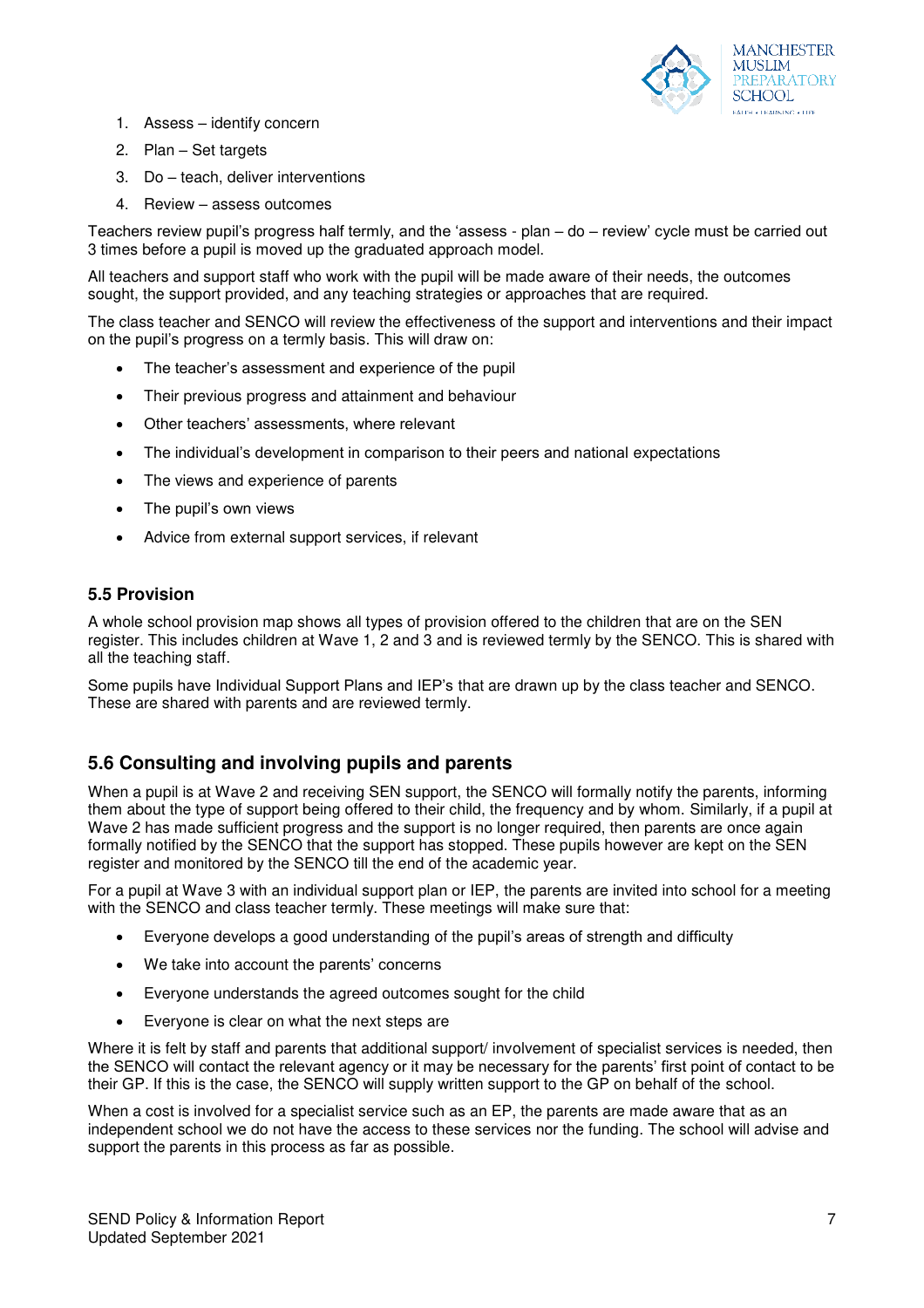

#### **5.7 Our approach to teaching pupils with SEN**

Teachers are responsible and accountable for the progress and development of all the pupils in their class.

High quality teaching is our first step in responding to pupils who have SEN. This will be differentiated for individual pupils.

We will also provide the following interventions:

- Phonics and Reading interventions
- Spelling and Handwriting interventions
- Maths interventions
- PSHE support groups
- Physical exercise sessions

#### **5.8 Adaptations to the curriculum and learning environment**

We make the following adaptations to ensure all pupils' needs are met:

- Differentiating our curriculum to ensure all pupils are able to access it, for example, by grouping, 1:1 work, teaching style, content of the lesson, etc.
- Adapting our resources and staffing
- Using recommended aids, such as ipads, coloured overlays, yellow paper, sloping boards, visual timetables, larger font, etc.
- Differentiating our teaching, for example, giving longer processing times, pre-teaching of key vocabulary, reading instructions aloud, etc.

#### **5.9 Expertise and training of staff**

The SENCO is a qualified teacher and has completed the course for the National Award for Special Educational Needs Co-ordination.

SENCO / SEN Teacher – Mrs M Bham

- BEd hons
- QTS
- Training Maths and Dyslexia
- Training Maths; Place value for pupils with SEN
- Training NASENCO

#### Year 1 Teaching Assistant - Mrs S Aslam

- $\bullet$  NVQ2
- Training Supporting the Included Child
- Training Clicker 6
- Training Supporting Children with Cerebral Palsy
- Training Supporting children with complex needs and autism by using visuals
- Training EAL Support

We have a team of teaching assistants, who are trained to deliver SEN provision. Our TA's have had training in: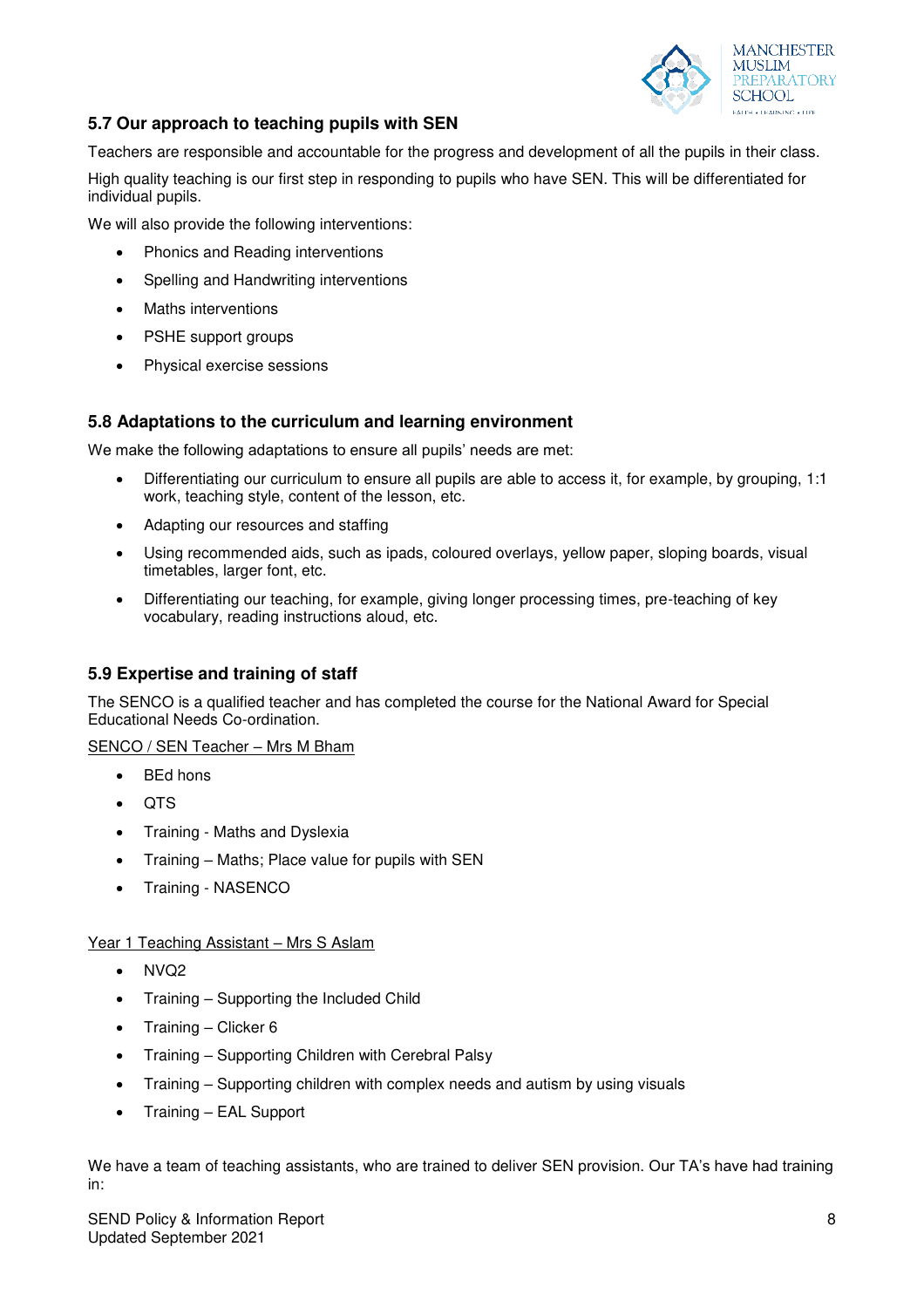

- Maths and Dyslexia
- Multi-Sensory Learning
- Supporting children with complex needs and ASD
- Supporting the next steps: transition within and between schools
- Spelling and dyslexia
- Developing children's vocabulary in the classroom

The staff access SEN training from Stockport LSS and other relevant training organisations.

In house insets are aimed at delivering an awareness of specific learning needs and ensuring staff can implement an inclusive provision in the classroom, in their planning and in catering for the different learning styles and needs.

#### **5.10 Equipment and facilities**

We have an SEN room that is shared with the language department. There is 'woodland' quiet area in a corner of the SEN room with multi-sensory objects.

Resources are purchased by the school. These are housed in the SEN room and accessible to all staff. These include intervention programmes, games, multi-sensory resources, a 'Maths and English Working wall', 'hands on' equipment to support maths and english lessons, ASD resources, books, VIP resources, PSHE games and activities. There is also a bank of ideas and activities for Speech and Language intervention.

The school also has software to assess the probability of dyslexia.

Each class is required to display and use an interactive time table and take into account the SEN pupils' needs when planning activities allowing for extra timings and allocation of adult support.

#### **5.10 Supporting pupils with medical conditions**

The school recognizes that pupils at school with medical conditions should be fully supported so that they have full access to education, including school trips and physical education. This applies to children with any form of disability, including pupils with sensory impairment.

We strictly adhere to the Health and Safety arrangements when pupils are attending trips and visits. All members of staff are fully briefed about medical conditions, emergency contacts and permitted medication such as inhalers are carried with the staff responsible for the pupil. Part of the risk assessments carried out prior to any trips or visits will also take account of SEN pupils and those with medical conditions.

The SENCO has a file for each class with information on pupils with SEN, medical conditions and disabilities. These includes letters of medical appointments, referrals, notes of consultations and Individual Support Plans are in place for pupils that require special provision.

#### **5.11 Evaluating the effectiveness of SEN provision**

We evaluate the effectiveness of provision for pupils with SEN by:

- Reviewing pupils' individual progress towards their goals each term
- Reviewing the impact of interventions each term
- Monitoring by the SENCO
- Using provision maps to measure progress
- Holding annual reviews for pupils with statements of SEN or EHC plans